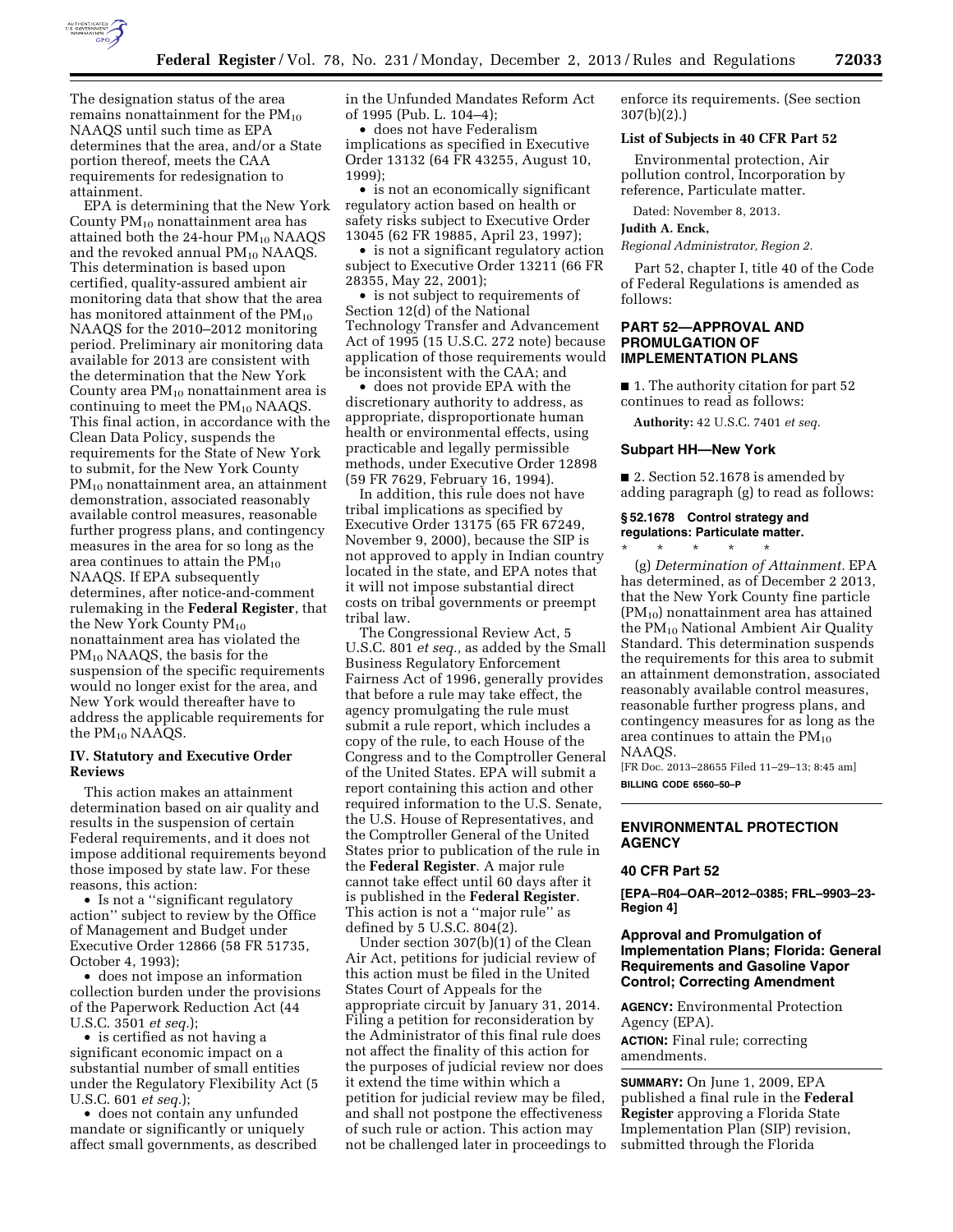Department of Environmental Protection (FDEP), related to the State's gasoline vapor recovery program. This correcting amendment corrects errors in the regulatory language in paragraph (c) of EPA's June 1, 2009, final rule.

**DATES:** Effective on December 2, 2013. **FOR FURTHER INFORMATION CONTACT:**  Kelly Sheckler, Air Quality Modeling and Transportation Section, Air Planning Branch, Air, Pesticides and Toxics Management Division, U.S. Environmental Protection Agency, Region 4, 61 Forsyth Street, SW., Atlanta, Georgia 30303–8960. The telephone number is (404) 562–9222. Ms. Sheckler can be reached via electronic mail at *[sheckler.kelly@](mailto:sheckler.kelly@epa.gov) [epa.gov.](mailto:sheckler.kelly@epa.gov)* 

**SUPPLEMENTARY INFORMATION:** This action corrects inadvertent errors in a rulemaking related to Florida's gasoline vapor recovery program SIP provision. In summary, this action corrects the effective date for the Florida rules included in the regulatory text section of EPA's June 1, 2009, final rulemaking (74 FR 26103). Specifically, EPA is correcting the June 1, 2009, final rule to provide the correct effective date for Florida Code Annotated Sections 62– 210.300, 62–210.310, 62–210.920, 62– 252.200, 62–252.300, 62–252.400, 62– 252.500 and 62–296.418 related to the State's gasoline vapor recovery program. In its May 31, 2007, SIP revision, FDEP erroneously listed September 4, 2006, as the effective date for the gasoline vapor recovery program rules. The correct effective date of Florida's rules related to the gasoline vapor recovery program, as provided by FDEP in a November 29, 2012, letter, is May 9, 2007. This action corrects the regulatory text section of EPA's June 1, 2009 final rule approving the Florida ''Gasoline Vapor Recovery'' SIP revision to reflect a State effective date of May 9, 2007. *See* 74 FR 26103. Today's action also serves to update the State effective dates of the relevant rules in the Table of EPA-Approved Florida Regulations at 40 CFR 52.520.

EPA has determined that today's actions fall under the ''good cause'' exemption in section 553(b)(3)(B) of the Administrative Procedure Act (APA) which, upon finding ''good cause,'' authorizes agencies to dispense with public participation where public notice and comment procedures are impracticable, unnecessary, or contrary to the public interest. Public notice and comment for this action is unnecessary because today's action to correct inadvertent regulatory text errors included in EPA's June 1, 2009, final rule is consistent with the substantive revision to the Florida SIP described

therein related to the gasoline vapor recovery program for the Florida SIP. In addition, EPA can identify no particular reason why the public would be interested in having the opportunity to comment on the correction prior to this action being finalized, since this correction action does not change EPA's analysis or overall action related to the approval of the State's gasoline vapor recovery program into the Florida SIP.

EPA also finds that there is good cause under APA section 553(d)(3) for this correction to become effective on the date of publication of this action. Section 553(d)(3) of the APA allows an effective date less than 30 days after publication ''as otherwise provided by the agency for good cause found and published with the rule.'' 5 U.S.C. 553(d)(3). The purpose of the 30-day waiting period prescribed in APA section 553(d)(3) is to give affected parties a reasonable time to adjust their behavior and prepare before the final rule takes effect. Today's rule, however, does not create any new regulatory requirements such that affected parties would need time to prepare before the rule takes effect. Rather, today's action merely corrects inadvertent errors for the regulatory text of EPA's prior rulemaking for the Florida SIP. For these reasons, EPA finds good cause under APA section 553(d)(3) for this correction to become effective on the date of publication of this action.

#### **Statutory and Executive Order Reviews**

Under Executive Order 12866 (58 FR 51735, October 4, 1993), this action is not a ''significant regulatory action'' and therefore is not subject to review by the Office of Management and Budget. For this reason, this action is also not subject to Executive Order 13211, ''Actions Concerning Regulations That Significantly Affect Energy Supply, Distribution, or Use'' (66 FR 28355, May 22, 2001). This action merely corrects an inadvertent error in the regulatory text of EPA's June 1, 2009, final rule addressing the gasoline vapor recovery program in the Florida SIP, and imposes no additional requirements beyond those imposed by state law. Accordingly, the Administrator certifies that this rule will not have a significant economic impact on a substantial number of small entities under the Regulatory Flexibility Act (5 U.S.C. 601 *et seq.*). Because this rule merely corrects an inadvertent error for the regulatory text of EPA's June 1, 2009, final rule addressing the gasoline vapor recovery program in the Florida SIP, and does not impose any additional enforceable duty beyond that required by state law, it does not contain any

unfunded mandate or significantly or uniquely affect small governments, as described in the Unfunded Mandates Reform Act of 1995 (Pub. L. 104–4).

This rule also does not have tribal implications because it will not have a substantial direct effect on one or more Indian tribes, on the relationship between the Federal Government and Indian tribes, or on the distribution of power and responsibilities between the Federal Government and Indian tribes, as specified by Executive Order 13175 (65 FR 67249, November 9, 2000). This rule also does not have Federalism implications because it does not have substantial direct effects on the states, on the relationship between the national government and the states, or on the distribution of power and responsibilities among the various levels of government, as specified in Executive Order 13132 (64 FR 43255, August 10, 1999). This rule merely corrects inadvertent errors in the regulatory text of EPA's June 1, 2009, final rule addressing the gasoline vapor recovery program in the Florida SIP, and does not alter the relationship or the distribution of power and responsibilities established in the CAA. This rule also is not subject to Executive Order 13045 ''Protection of Children from Environmental Health Risks and Safety Risks'' (62 FR 19885, April 23, 1997), because it is not economically significant. In addition, this rule does not involve technical standards, thus the requirements of section 12(d) of the National Technology Transfer and Advancement Act of 1995 (15 U.S.C. 272 note) do not apply. This rule also does not impose an information collection burden under the provisions of the Paperwork Reduction Act of 1995 (44 U.S.C. 3501 *et seq.*).

The Congressional Review Act, 5 U.S.C. section 801 *et seq.,* as added by the Small Business Regulatory Enforcement Fairness Act of 1996, generally provides that before a rule may take effect, the agency promulgating the rule must submit a rule report, which includes a copy of the rule, to each House of the Congress and to the Comptroller General of the United States. EPA will submit a report containing this rule and other required information to the U.S. Senate, the U.S. House of Representatives, and the Comptroller General of the United States prior to publication of the rule in the **Federal Register**. A major rule cannot take effect until 60 days after it is published in the **Federal Register**. This action is not a ''major rule'' as defined by 5 U.S.C. 804(2).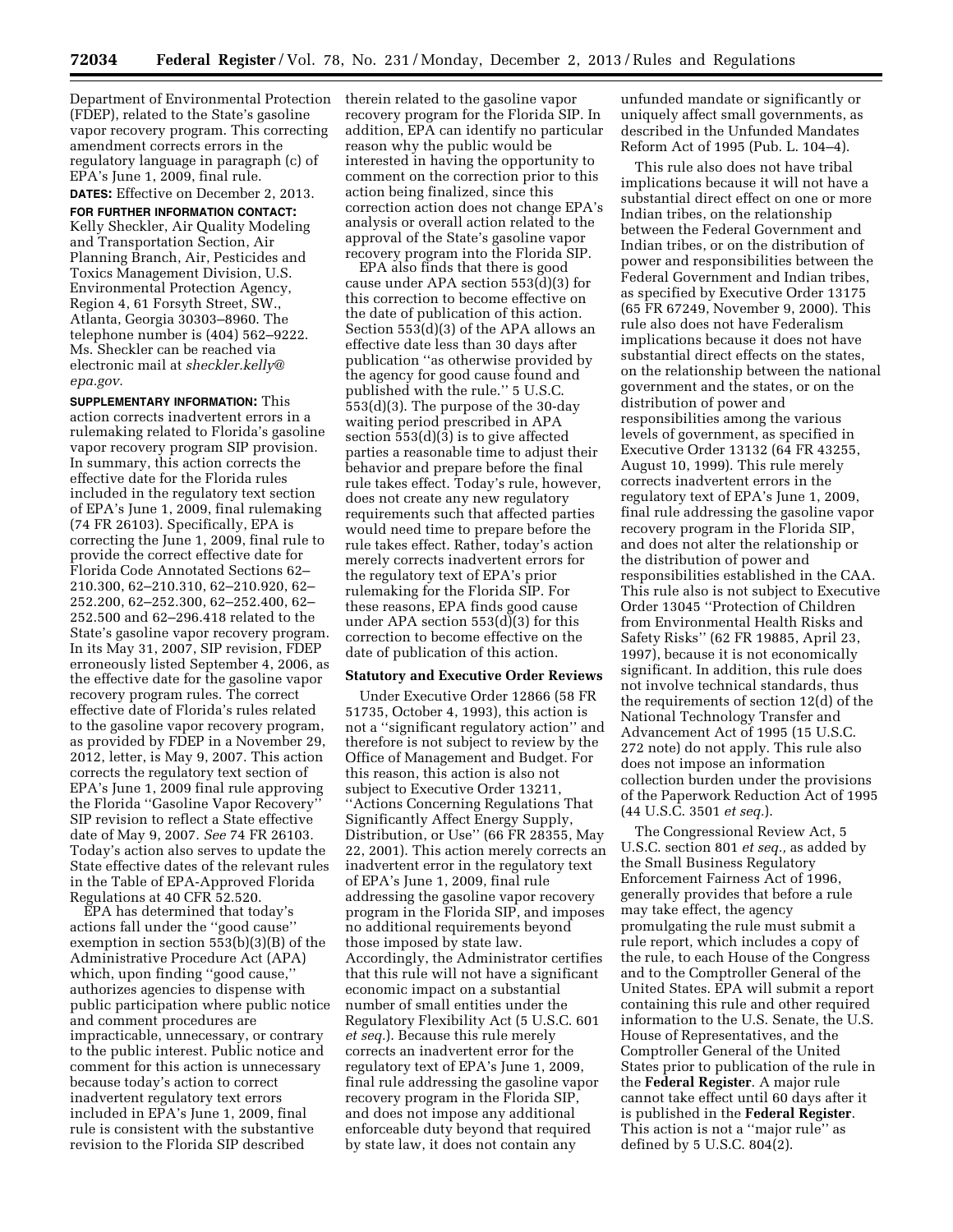## **List of Subjects in 40 CFR Part 52**

Environmental protection, Air pollution control, Incorporation by reference, Intergovernmental relations, Reporting and recordkeeping requirements, Volatile organic compounds.

Dated: November 12, 2013.

## **Beverly H. Banister,**

*Acting Regional Administrator, Region 4.* 

40 CFR part 52 is amended as follows:

## **PART 52–APPROVAL AND PROMULGATION OF IMPLEMENTATION PLANS**

■ 1. The authority citation for part 52 continues to read as follows:

**Authority:** 42 U.S.C. 7401 *et seq.* 

## **Subpart K—Florida**

 $\blacksquare$  2. Section 52.520(c) is amended: ■ a. Under Chapter 62–210, by revising the entries for ''62–210.300,'' ''62– 210.310,'' and ''62–210.920;''

■ b. Under Chapter 62–252, by revising the entries for "62-252.200," "62-252.300," "62-252.400," and "62-252.500;'' and

■ c. Under Chapter 62–296, by revising the entry for ''62–296.418'' to read as follows:

## **§ 52.520 Identification of plan.**

\* \* \* \* \* (c) \* \* \*

## EPA-APPROVED FLORIDA REGULATIONS

| State citation                                                |  | Title/subject                                              | State effec-<br>tive date |          | EPA approval date |             | Explanation |
|---------------------------------------------------------------|--|------------------------------------------------------------|---------------------------|----------|-------------------|-------------|-------------|
|                                                               |  |                                                            |                           |          |                   |             |             |
| <b>Chapter 62-210 Stationary Sources-General Requirements</b> |  |                                                            |                           |          |                   |             |             |
|                                                               |  |                                                            |                           |          |                   |             |             |
|                                                               |  | Permits Required                                           |                           | 5/9/2007 |                   |             |             |
|                                                               |  | Air General Permits                                        |                           | 5/9/2007 |                   |             |             |
|                                                               |  |                                                            |                           |          |                   |             |             |
|                                                               |  | Air General Permit Forms                                   |                           | 5/9/2007 |                   |             |             |
|                                                               |  |                                                            |                           |          |                   |             |             |
| Chapter 62-252 Gasoline Vapor Control                         |  |                                                            |                           |          |                   |             |             |
|                                                               |  |                                                            |                           |          |                   |             |             |
|                                                               |  |                                                            |                           | 5/9/2007 |                   |             |             |
|                                                               |  | Gasoline Dispensing Facilities-<br>Stage I Vapor Recovery. |                           | 5/9/2007 |                   |             |             |
|                                                               |  | Gasoline Dispensing Facilities<br>Stage II Vapor Recovery. |                           | 5/9/2007 |                   |             |             |
|                                                               |  | Gasoline Tanker Trucks                                     |                           | 5/9/2007 |                   |             |             |
|                                                               |  |                                                            |                           |          |                   |             |             |
| <b>Chapter 62-296 Stationary Sources-Emission Standards</b>   |  |                                                            |                           |          |                   |             |             |
|                                                               |  |                                                            |                           |          |                   |             |             |
|                                                               |  | Bulk Gasoline Plants                                       |                           | 5/9/2007 |                   | 63 FR 26103 |             |
|                                                               |  |                                                            |                           |          |                   |             |             |